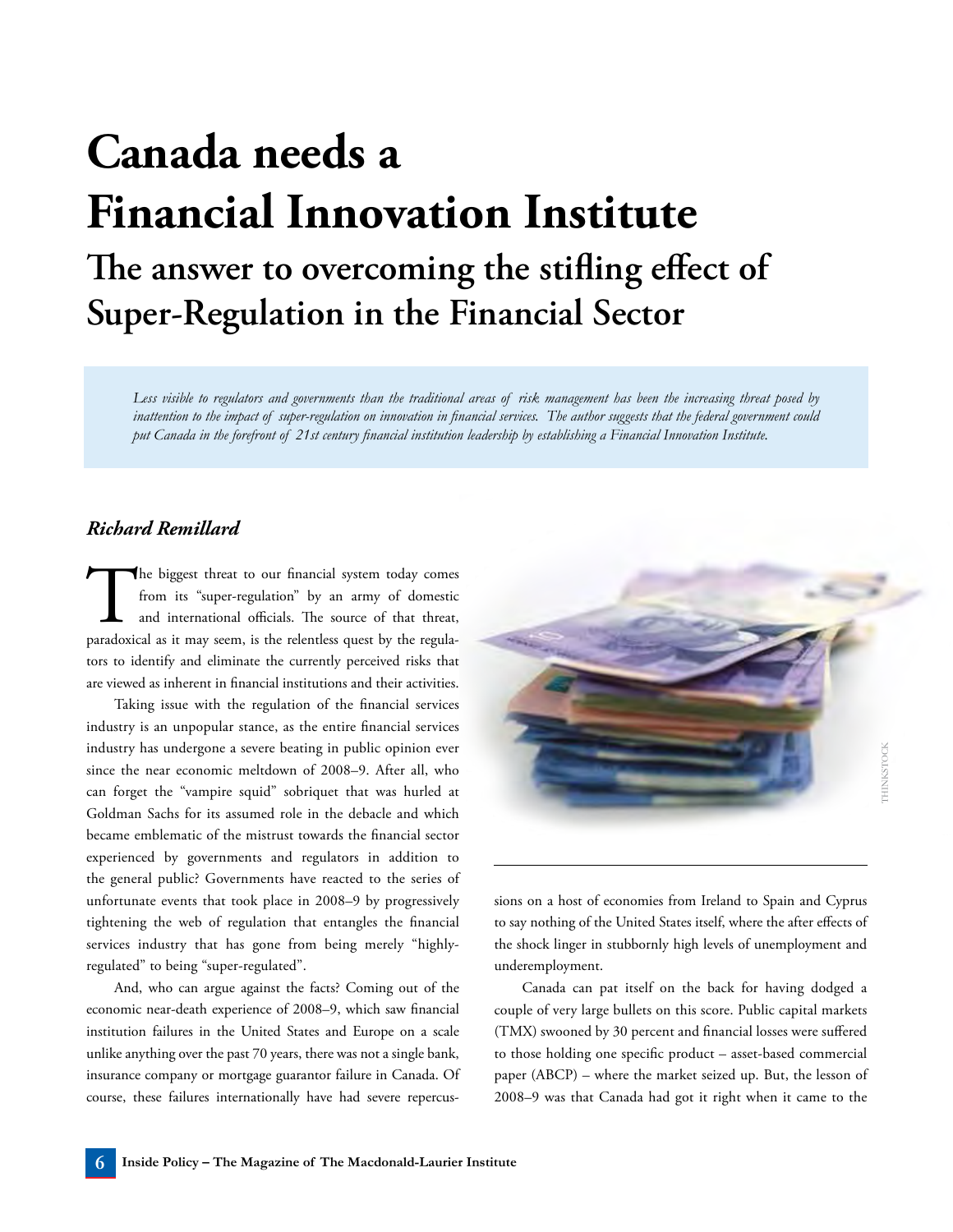tight supervision and regulation of its financial sector(s).

And so, more of the same would seem to be in order.

At this point, it is worth recalling that regulated financial

institutions, such as banks and trust companies, can have multiple layers of oversight and controls over their operations. These include:

- • senior management and Boards of Directors;
- internal audit;
- corporate compliance;
- • external audit;
- Office of the Superintendent of Financial Institutions;
- FINTRAC:
- Financial Consumer Agency of Canada;
- domestic (e.g., Ontario Securities Commission) and international securities commissions;
- international bank supervisors (Basel).

But, it might be time to step back and not let ourselves get carried away by smug self-satisfaction. To date, the main visible cost of super-regulation has been borne by smaller financial industry players which have quite simply not been able to juggle regulatory reporting requirements and the associated costs, including in management time and attention, with attending to the imperatives of expanding their businesses. While regulators are beginning to recognize that one size doesn't fit all, the process of tweaking the present system has only just begun.

Less visible to regulators and governments than the traditional areas of risk management such as capital adequacy, liquidity, operational risk, credit risk, outsourcing and related party transactions and the like have been the increasing threat posed by inattention to the impact of super-regulation on innovation in financial services.

Innovation in financial services has several meanings. These include new technologies (e.g., ATMs), new products (options) and new processes (on-line banking). Too often, particularly in government circles in recent years, financial innovation has been associated with the tax-driven creations of smart Bay Street lawyers – income trusts spring to mind here.

Looking back to the past, the smaller financial institutions had developed a reputation for driving a considerable part of the

*All successful firms will need to take the risks that come with experimentation and early adoption of the newest technologies, processes and products."*

innovation in Canada's financial sector as they sought for ways to more effectively compete against established, more well-known players. The level playing field of regulation has had an unequal

> impact on the smaller, more nimble firms who have had to contend with a regulatory compliance burden that has been robbing them of their ability to focus on bringing innovative experiments to the industry. However, the smaller firms are simply the 'canaries in the mineshaft' for what has befallen them is about to land on the largest firms in the industry as well.

> The challenge today is much more than the hobbling of the smaller firms that have disproportionately been Canada's financial innovators. We live in an era of rapid-fire, discontinuous, disruptive,

business-model destroying change. Business cemeteries are littered with the corpses of former titans felled either by their clinging to an old way of doing things or to old products that no longer met customers' needs or by backing the wrong new technologies. Remember the Encyclopedia Britannica.

In successfully adapting to today's world, corporate survivors, large and small alike, will need to continually re-invent themselves, turn themselves upside down and inside out. This is precisely what has been happening in the technology industry where the world has watched Google battle Apple battle Facebook battle Microsoft for winner-take-all supremacy.

This ferocious competition is now spreading out from the technology industry to all industries, including financial services, with the prospect of Facebank, Bitcoin and Crowdfunding quickly emerging. The lesson of the technology wars is that trailblazers may win or lose but followers, or late-adopters, never win. This lesson is coming to the world's financial industry and is coming fast.

In short, all successful firms will need to take the risks that come with experimentation and early adoption of the newest technologies, processes and products. However, the financial super-regulation system is expressly designed to frustrate such risk-taking by lengthy approvals, by constant second-guessing and by instilling in financial institutions themselves a culture of deep aversion to anything that challenges the status quo. The result is: shorter-term gain for longer-term pain. Without a full-bore